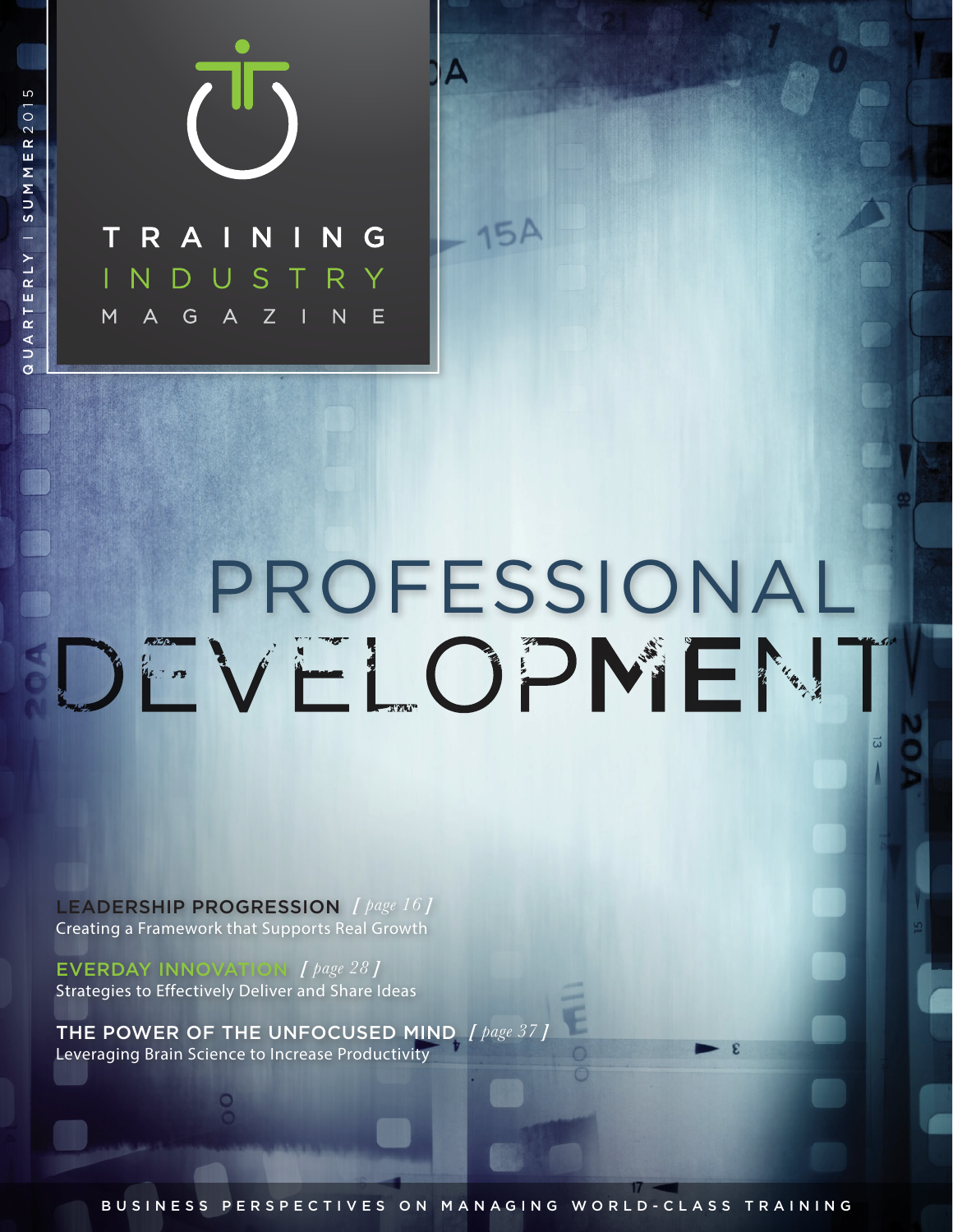CONTENTS TABLE O F $\overline{\phantom{0}}$  $\Box$ **Property** a,

VOLUME 8 I ISSUE 3 I SUMMER 2015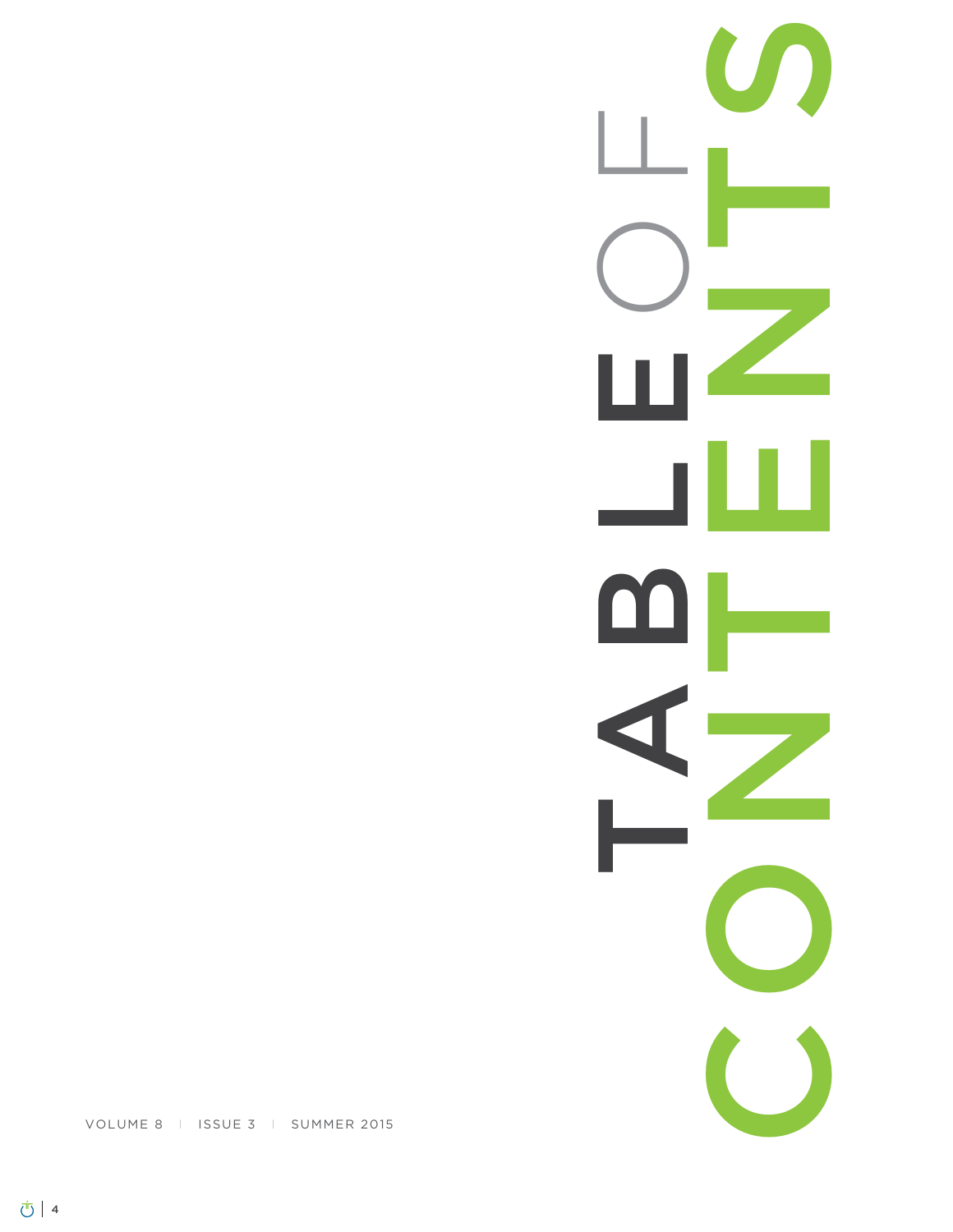### FEATURES



By Seth Saunders

LEADERSHIP PROGRESSION DON'T LET INNOVATION GET LOST DEVELOPING INTERNAL LEADERS

### HARNESSING SOCIAL LEARNING TO ENHANCE PROFESSIONAL DEVELOPMENT By Daila Boufford

Experiential learning enables individuals to think critically and dig deeper.

LEADERSHIP PROGRESSION: IT'S ALL ABOUT REAL GROWTH

Organizational cultures that focus on leadership growth improve loyalty and success.

THE CLO REALITY: WHAT IT TAKES TO LEAD AND MANAGE THE LEARNING FUNCTION By Ajay M. Pangarkar & Teresa Kirkwood Sustainability and market success depends on employee growth and engagement.

### DON'T LET EVERYDAY INNOVATION GET LOST IN PRESENTATION

By Brad Holst Democratizing how ideas are shared and heard can enhance communication.

MARKERS OVER CLICKERS: TECHNIQUES SALESPEOPLE CAN USE TO WIN By Tim Riesterer Visual storytelling can influence buying decisions in customer conversations.

### NEW LEADERSHIP COMPETENCIES: HARNESSING THE POWER OF AN UNFOCUSED MIND

By Srini Pillay, M.D. Leveraging brain science can increase productivity and enhance creativity.

### THE IMPACT OF DEVELOPING INTERNAL LEADERS

By Nader Sadek Best-in-class organizations understand that leaders are the key to organizational success.

### GENERATING DEMONSTRATED BUSINESS VALUE FROM TARGETED LEARNING **INVESTMENTS**

By Chip Cleary & Tom Hilgart Aligning learning investments to business objectives can generate business impact.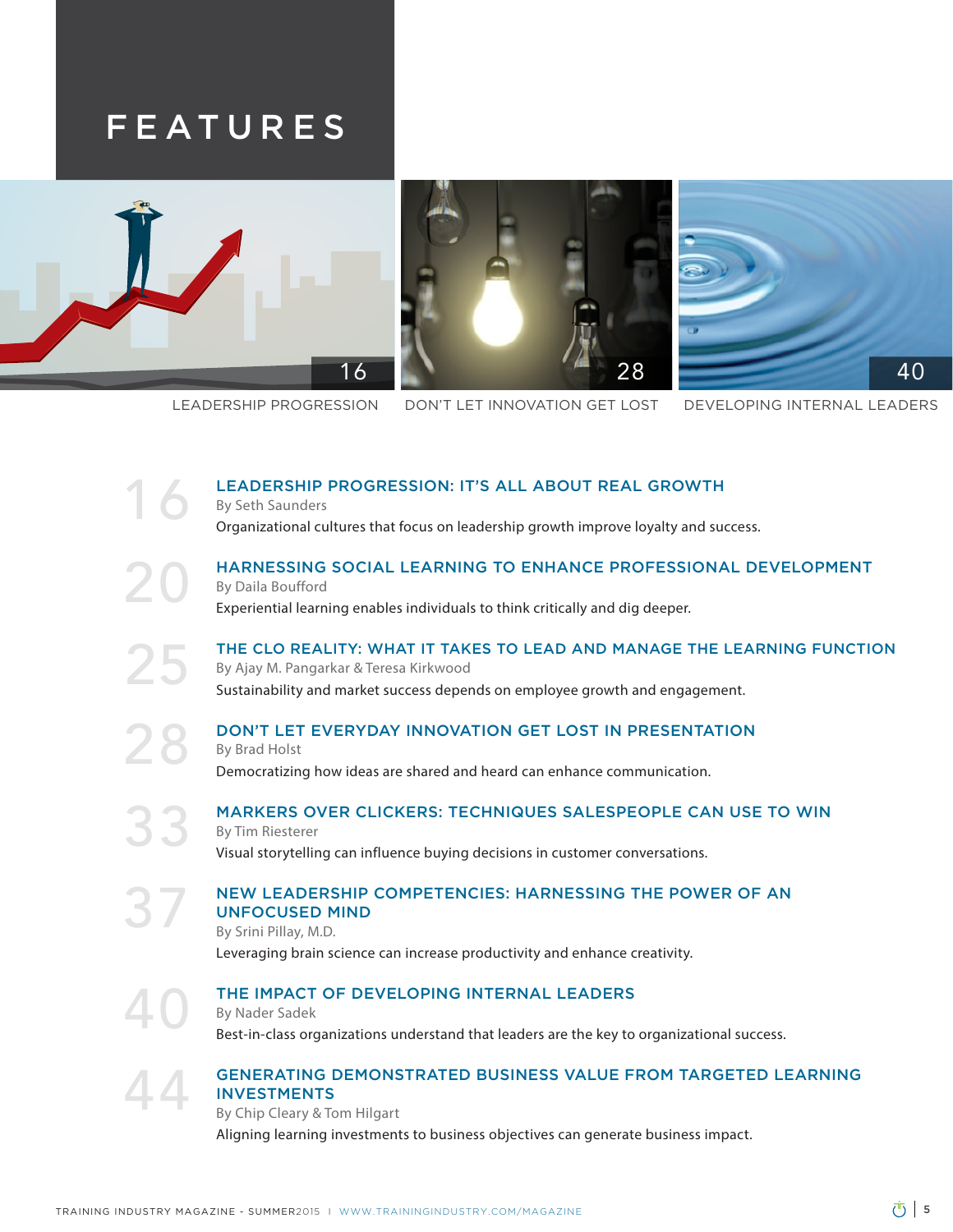## LEADERSHIP PROGRESSION:

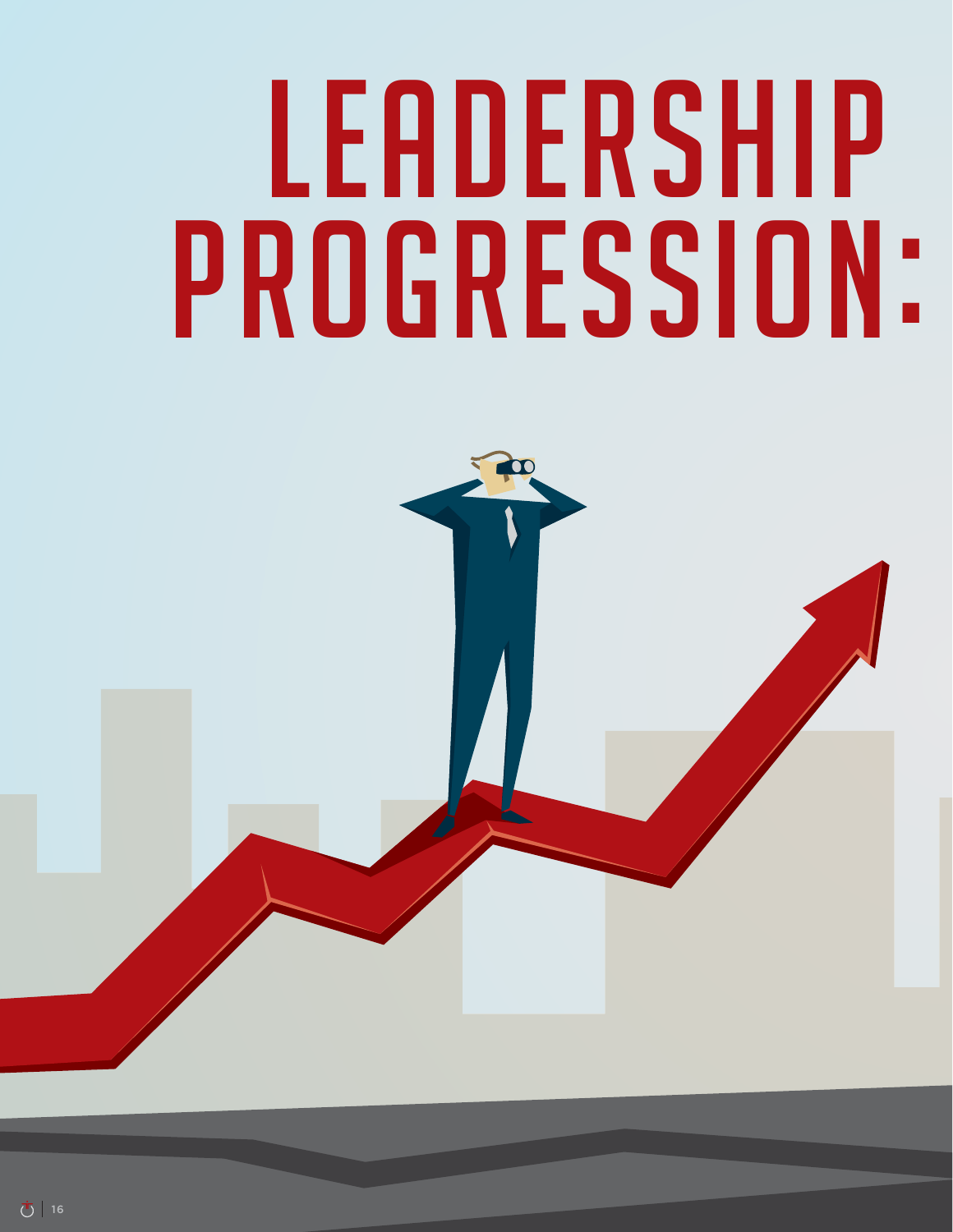### It's All ABOUT Real GROWTH

BY SETH SAUNDERS, MAOM, MBA

A LOT HAS BEEN WRITTEN ABOUT LEADERSHIP DEVELOPMENT AND FOR GOOD REASON: IT'S IMPORTANT. HOWEVER, LEADERSHIP DEVELOPMENT OFTEN BECOMES STAGNANT, mundane, and repetitious, stalling or even HINDERING A LEADER'S ABILITY TO GROW. TO BE SUCCESSFUL, TRAINING AND DEVELOPMENT should lead to tangible progression.

Progression is more than development. It is movement toward a destination or a more advanced state, especially gradually or in stages, and encompasses all aspects of growth. Leadership progression, then, refers to a leadership process, a journey, not simply waking up one morning and saying, "Today, I am going to be promoted to president." This process is about going from where you are to where you want to be.

### **LEADERSHIP PROGRESSION PROMOTES SUCCESS**

In his article "[The Leadership Progression,](http://www.di.net/articles/the_leadership_progression/)" Patrick Thibaudeau writes, "Some frms view leadership development as a right reserved for experienced professionals who are progressing toward senior positions. But developing leaders requires more than offering token training [and] then handing over a title." Resolving this issue is more of a priority now than ever before. Only through a conscious focus on leadership progression can development move beyond such "token training" and help you reach your full professional potential, which in turn supports real growth at your organization.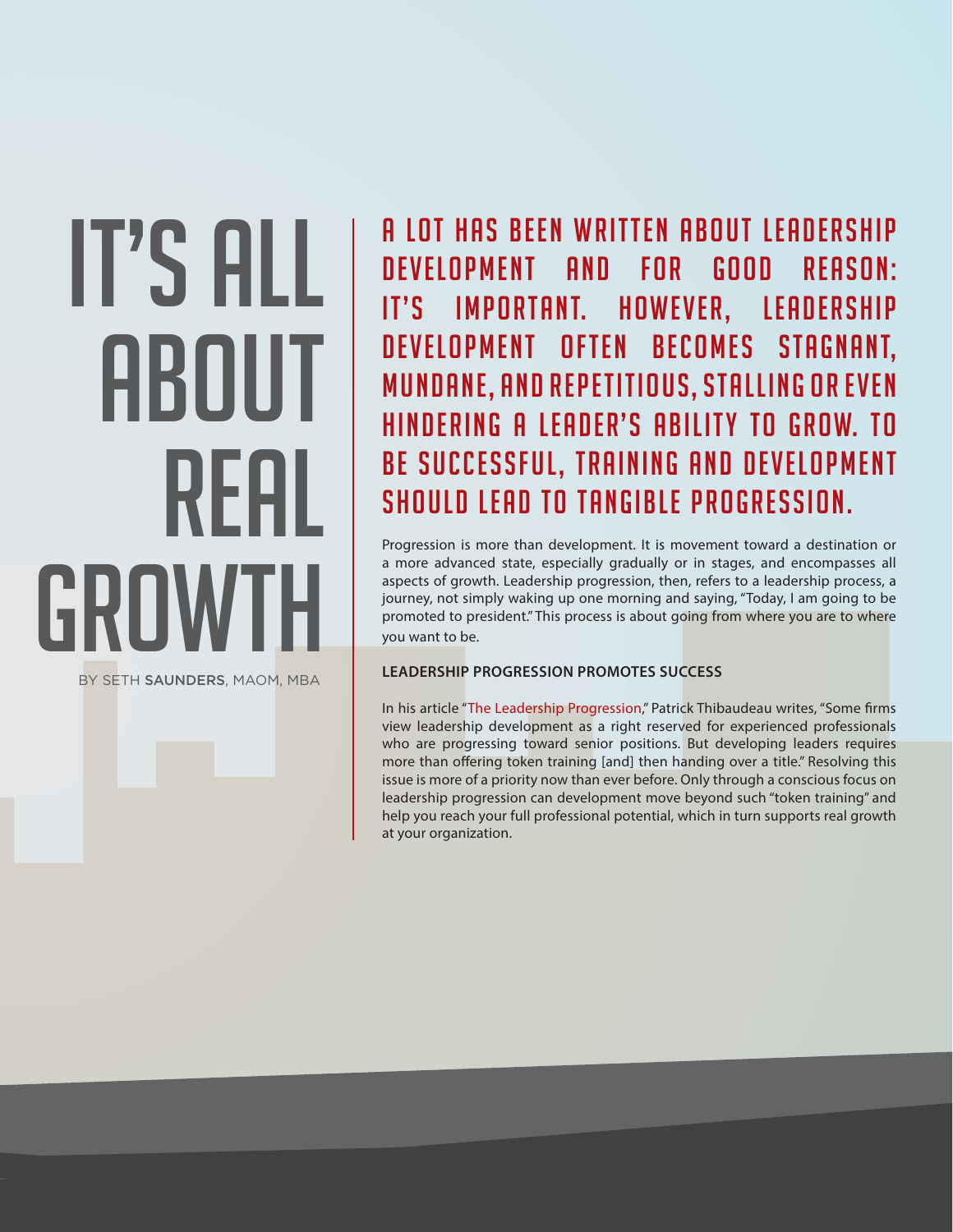### RECOMMENDED BOOKS ON LEADERSHIP PROGRESSION

- t**"Multipliers: How the Best Leaders Make Everyone Smarter"** by Liz Wiseman and Greg McKeown
- t**"Up Your Game"**  by David Bradford
- t**"Go Pro: 7 Steps to Becoming a Network Marketing Professional"**  by Eric Worre
- t**"How Successful People Think"** by John Maxwell

FOR LEADERS TO PROGRESS, THEY MUST BE ABLE TO CLEARLY IDENTIFY THEIR CORE VALUES. The best leaders understand the importance of leadership progression to success. In their book, "Multipliers," Liz Wiseman and Greg McKeown describe the "Multiplier," the best type of leader: "This is the kind of leader who creates intelligence, creativity and energy in their team. They lift people up, and inspire entire organizations. When you're done talking with this person, you feel like the smartest person on the planet." Leadership progression helps leaders become Multipliers; when Multipliers progress, their influence is visible, and their teams or projects progress as well.

As individuals and organizations take steps to focus on leadership, they find greater opportunity for success. There is no question that development is part of this journey, but it is not the entire focus, and that makes a difference. When development is viewed as part of a bigger picture, success increases at all levels; what organization does not want that?

### **THE LEADERSHIP PROGRESSION FRAMEWORK**

Leadership progression is a framework that can increase loyalty, motivation, development, success and real growth in the ways that leaders and their organizations are seeking. It can and most likely will be different for every person, depending on his or her focus, determination and support. Here are three steps to help you focus on leadership progression:

### **STEP 1: PINPOINT CORE VALUES.**

This first step is critical for any leader, as values build a strong foundation for progression. At the end of the day, it is what leaders do and not what they say that is remembered. People evaluate and make assumptions based on what they see and feel as they watch leaders demonstrate their values in action.

For you to progress as a leader, you must be able to clearly identify your core values. These values are the ones by which you live every day, without compromise. The best leaders understand the need to pinpoint their core values, promote those values and live by them. Organizations that encourage their employees to identify their core values develop a stronger feeling of partnership, which increases loyalty and satisfaction.

### **STEP 2: PONDER THE FUTURE.**

The second step is for you to take real, dedicated time to think about the type of leader you want to be, where you see yourself in the future and how you can achieve these goals. This process allows you to purposefully take stock of how your core